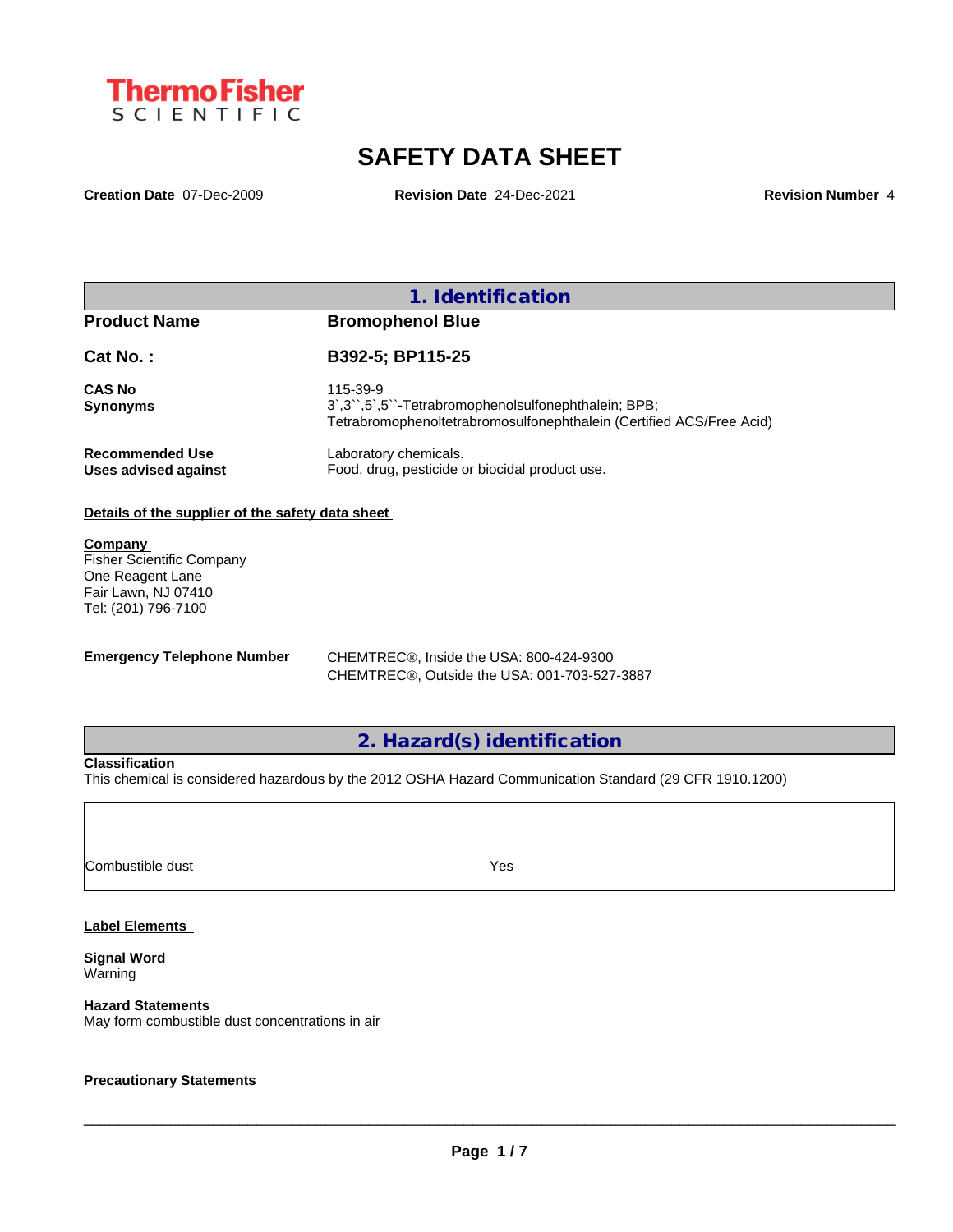#### **Prevention**

Use explosion-proof electrical/ventilating/lighting equipment Keep away from heat/sparks/open flames/hot surfaces. - No smoking **Storage** Store in a well-ventilated place. Keep container tightly closed **Hazards not otherwise classified (HNOC)** None identified

## **3. Composition/Information on Ingredients**

| <b>Component</b>                       |                                | <b>CAS No</b>                                  | Weight %                                                                                       |
|----------------------------------------|--------------------------------|------------------------------------------------|------------------------------------------------------------------------------------------------|
| Bromphenol blue                        |                                | 115-39-9                                       | >95                                                                                            |
|                                        |                                |                                                |                                                                                                |
|                                        |                                | 4. First-aid measures                          |                                                                                                |
| <b>Eye Contact</b>                     | medical attention.             |                                                | Rinse immediately with plenty of water, also under the eyelids, for at least 15 minutes. Get   |
| <b>Skin Contact</b>                    | immediately if symptoms occur. |                                                | Wash off immediately with plenty of water for at least 15 minutes. Get medical attention       |
| <b>Inhalation</b>                      | if symptoms occur.             |                                                | Remove to fresh air. If breathing is difficult, give oxygen. Get medical attention immediately |
| Ingestion                              |                                | Do NOT induce vomiting. Get medical attention. |                                                                                                |
| Most important symptoms and<br>effects | No information available.      |                                                |                                                                                                |
| <b>Notes to Physician</b>              | Treat symptomatically          |                                                |                                                                                                |
|                                        |                                |                                                |                                                                                                |

**5. Fire-fighting measures**

| <b>Suitable Extinguishing Media</b>                        | CO <sub>2</sub> , dry chemical, dry sand, alcohol-resistant foam. |
|------------------------------------------------------------|-------------------------------------------------------------------|
| Unsuitable Extinguishing Media                             | No information available                                          |
| <b>Flash Point</b><br>Method -                             | No information available<br>No information available              |
| <b>Autoignition Temperature</b><br><b>Explosion Limits</b> | No information available                                          |
| <b>Upper</b>                                               | No data available                                                 |
| Lower                                                      | No data available                                                 |
| Sensitivity to Mechanical Impact No information available  |                                                                   |
| <b>Sensitivity to Static Discharge</b>                     | No information available                                          |

**Specific Hazards Arising from the Chemical**

Dust can form an explosive mixture with air. Thermal decomposition can lead to release of irritating gases and vapors.

**Hazardous Combustion Products**

Carbon monoxide (CO). Carbon dioxide (CO2). Hydrogen bromide.

#### **Protective Equipment and Precautions for Firefighters**

As in any fire, wear self-contained breathing apparatus pressure-demand, MSHA/NIOSH (approved or equivalent) and full protective gear.

#### **NFPA**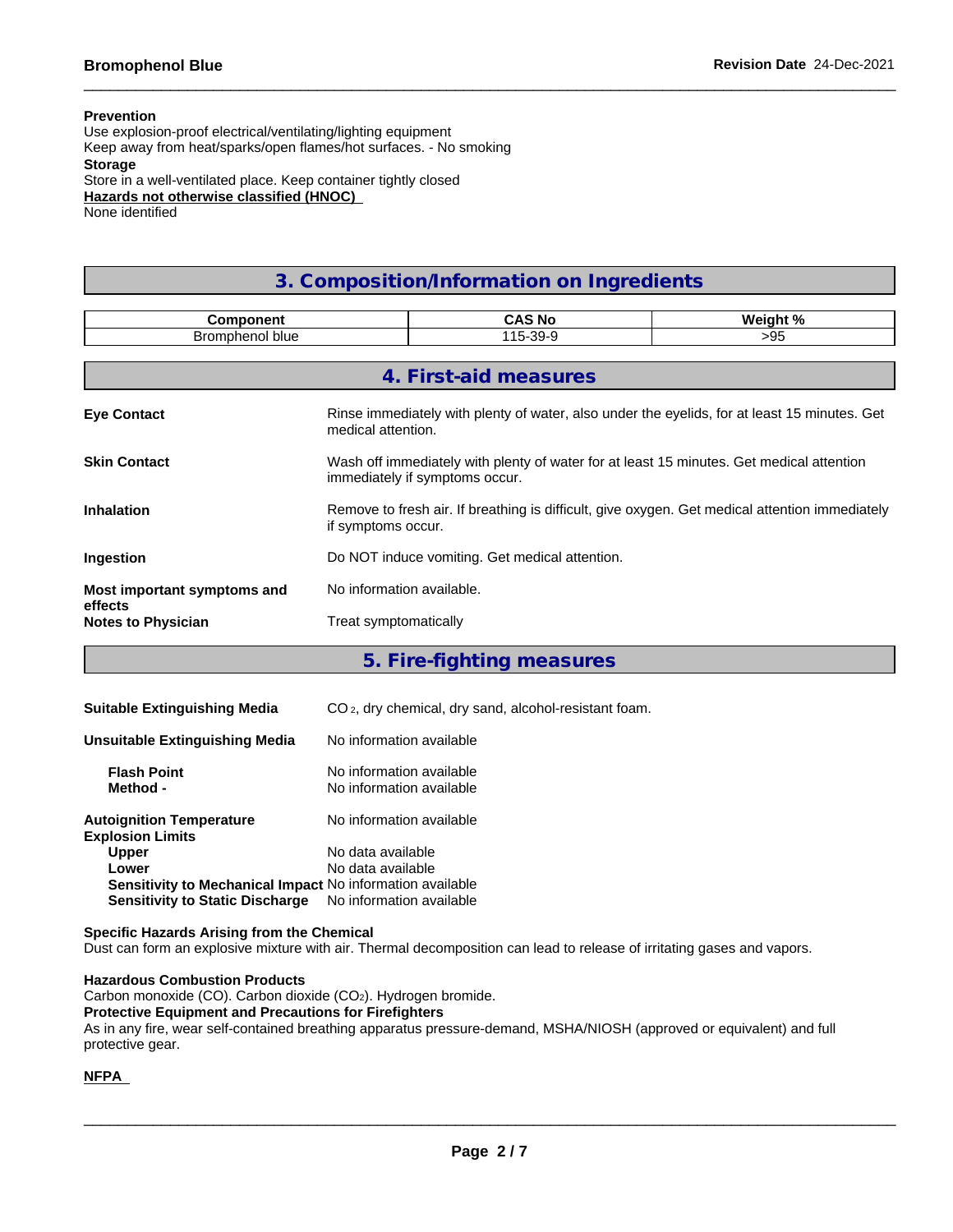| <b>Health</b>                    | Flammability                                                                                         | <b>Instability</b>                                                                    | <b>Physical hazards</b><br>N/A |  |
|----------------------------------|------------------------------------------------------------------------------------------------------|---------------------------------------------------------------------------------------|--------------------------------|--|
|                                  | 6. Accidental release measures                                                                       |                                                                                       |                                |  |
| <b>Personal Precautions</b>      | Use personal protective equipment as required. Ensure adequate ventilation. Avoid dust<br>formation. |                                                                                       |                                |  |
| <b>Environmental Precautions</b> | Information.                                                                                         | Should not be released into the environment. See Section 12 for additional Ecological |                                |  |

**Methods for Containment and Clean** Sweep up and shovel into suitable containers for disposal. Avoid dust formation. **Up**

|                                      | 7. Handling and storage                                                                                                                                                                                                |
|--------------------------------------|------------------------------------------------------------------------------------------------------------------------------------------------------------------------------------------------------------------------|
| <b>Handling</b>                      | Wear personal protective equipment/face protection. Ensure adequate ventilation. Avoid<br>contact with skin, eyes or clothing. Avoid ingestion and inhalation. Avoid dust formation.                                   |
| Storage.                             | Keep containers tightly closed in a dry, cool and well-ventilated place. Incompatible<br>Materials. Strong oxidizing agents. Strong reducing agents. Strong acids. Strong bases.                                       |
|                                      | 8. Exposure controls / personal protection                                                                                                                                                                             |
| <b>Exposure Guidelines</b>           | This product does not contain any hazardous materials with occupational exposure<br>limitsestablished by the region specific regulatory bodies.                                                                        |
| <b>Engineering Measures</b>          | Ensure adequate ventilation, especially in confined areas. Use explosion-proof<br>electrical/ventilating/lighting equipment. Ensure that eyewash stations and safety showers<br>are close to the workstation location. |
| <b>Personal Protective Equipment</b> |                                                                                                                                                                                                                        |
| <b>Eye/face Protection</b>           | Wear appropriate protective eyeglasses or chemical safety goggles as described by<br>OSHA's eye and face protection regulations in 29 CFR 1910.133 or European Standard<br>EN166.                                      |
| Skin and body protection             | Wear appropriate protective gloves and clothing to prevent skin exposure.                                                                                                                                              |
| <b>Respiratory Protection</b>        | No protective equipment is needed under normal use conditions.                                                                                                                                                         |
| <b>Hygiene Measures</b>              | Handle in accordance with good industrial hygiene and safety practice.                                                                                                                                                 |

**9. Physical and chemical properties**

| <b>Physical State</b>                   | Solid                    |
|-----------------------------------------|--------------------------|
| Appearance                              | Reddish violet           |
| Odor                                    | <b>Odorless</b>          |
| <b>Odor Threshold</b>                   | No information available |
| рH                                      | No information available |
| <b>Melting Point/Range</b>              | 279 °C / 534.2 °F        |
| <b>Boiling Point/Range</b>              | No information available |
| <b>Flash Point</b>                      | No information available |
| <b>Evaporation Rate</b>                 | Not applicable           |
| Flammability (solid,gas)                | No information available |
| <b>Flammability or explosive limits</b> |                          |
| <b>Upper</b>                            | No data available        |
| Lower                                   | No data available        |
| <b>Vapor Pressure</b>                   | negligible               |
| <b>Vapor Density</b>                    | Not applicable           |
|                                         |                          |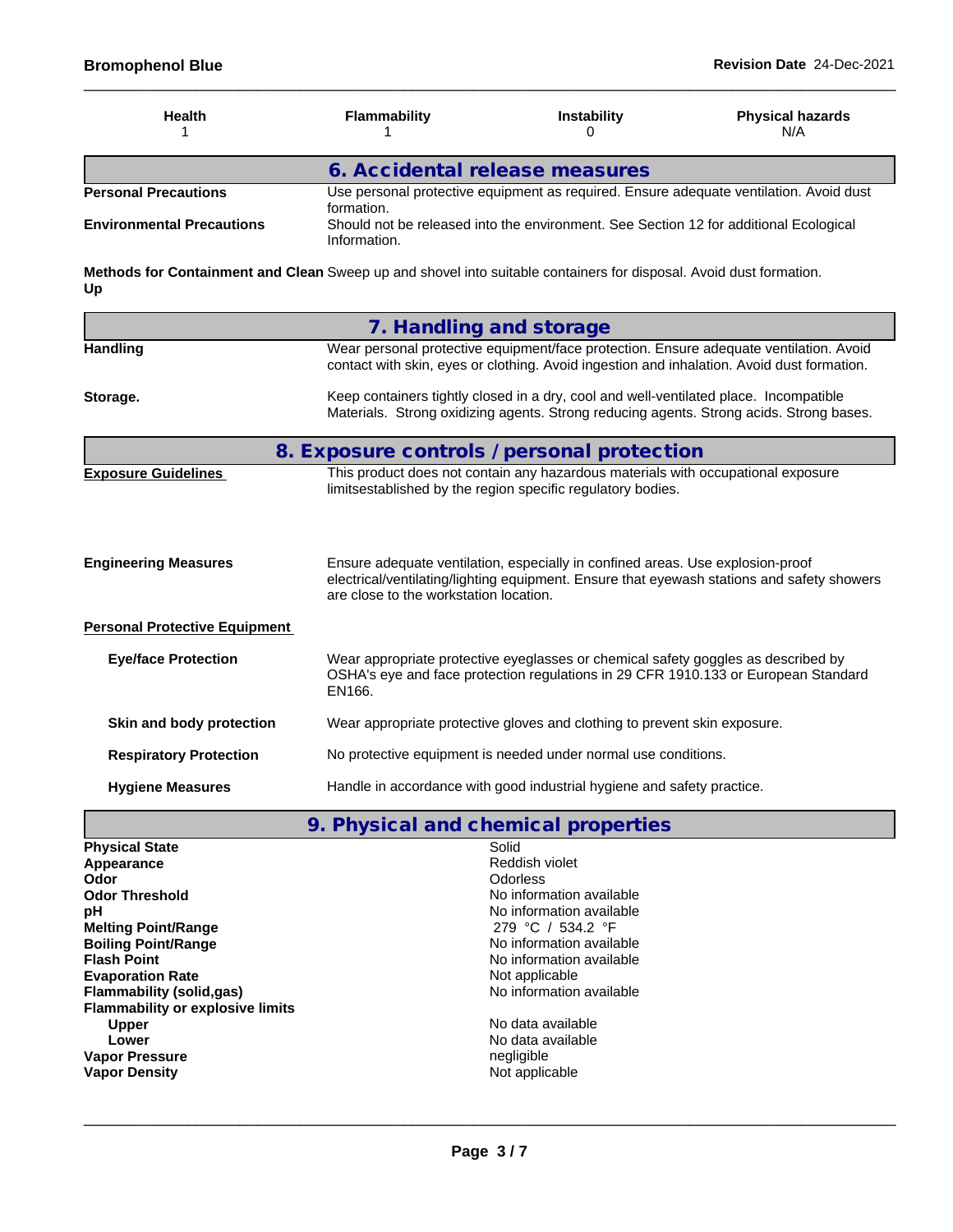| <b>Specific Gravity</b>                | No information available                                         |
|----------------------------------------|------------------------------------------------------------------|
| <b>Solubility</b>                      | Soluble in water                                                 |
| Partition coefficient; n-octanol/water | No data available                                                |
| <b>Autoignition Temperature</b>        | No information available                                         |
| <b>Decomposition Temperature</b>       | 279 °C                                                           |
| <b>Viscosity</b>                       | Not applicable                                                   |
| <b>Molecular Formula</b>               | C <sub>19</sub> H <sub>10</sub> B <sub>r4</sub> O <sub>5</sub> S |
| <b>Molecular Weight</b>                | 669.96                                                           |

# **10. Stability and reactivity**

| <b>Reactive Hazard</b>          | None known, based on information available                                                    |
|---------------------------------|-----------------------------------------------------------------------------------------------|
| <b>Stability</b>                | Stable under normal conditions.                                                               |
| <b>Conditions to Avoid</b>      | Incompatible products. Excess heat. Avoid dust formation.                                     |
| <b>Incompatible Materials</b>   | Strong oxidizing agents, Strong reducing agents, Strong acids, Strong bases                   |
|                                 | Hazardous Decomposition Products Carbon monoxide (CO), Carbon dioxide (CO2), Hydrogen bromide |
| <b>Hazardous Polymerization</b> | Hazardous polymerization does not occur.                                                      |
| <b>Hazardous Reactions</b>      | None under normal processing.                                                                 |

# **11. Toxicological information**

**Acute Toxicity**

| <b>Product Information</b><br><b>Component Information</b>                                 |                                                                                          | No acute toxicity information is available for this product |                      |              |             |               |
|--------------------------------------------------------------------------------------------|------------------------------------------------------------------------------------------|-------------------------------------------------------------|----------------------|--------------|-------------|---------------|
| <b>Toxicologically Synergistic</b><br><b>Products</b>                                      |                                                                                          | No information available                                    |                      |              |             |               |
| Delayed and immediate effects as well as chronic effects from short and long-term exposure |                                                                                          |                                                             |                      |              |             |               |
| <b>Irritation</b>                                                                          |                                                                                          |                                                             | May cause irritation |              |             |               |
| <b>Sensitization</b>                                                                       |                                                                                          | No information available                                    |                      |              |             |               |
| Carcinogenicity                                                                            | The table below indicates whether each agency has listed any ingredient as a carcinogen. |                                                             |                      |              |             |               |
| <b>Component</b>                                                                           | <b>CAS No</b>                                                                            | <b>IARC</b>                                                 | <b>NTP</b>           | <b>ACGIH</b> | <b>OSHA</b> | <b>Mexico</b> |
| Bromphenol blue                                                                            | 115-39-9                                                                                 | Not listed                                                  | Not listed           | Not listed   | Not listed  | Not listed    |
| <b>Mutagenic Effects</b>                                                                   |                                                                                          | No information available                                    |                      |              |             |               |
| <b>Reproductive Effects</b>                                                                |                                                                                          | No information available.                                   |                      |              |             |               |
| <b>Developmental Effects</b>                                                               |                                                                                          | No information available.                                   |                      |              |             |               |
| <b>Teratogenicity</b>                                                                      |                                                                                          | No information available.                                   |                      |              |             |               |
| <b>STOT - single exposure</b><br><b>STOT - repeated exposure</b>                           |                                                                                          | None known<br>None known                                    |                      |              |             |               |
| <b>Aspiration hazard</b>                                                                   |                                                                                          | No information available                                    |                      |              |             |               |
| <b>Symptoms / effects, both acute and No information available</b><br>delayed              |                                                                                          |                                                             |                      |              |             |               |
| <b>Endocrine Disruptor Information</b>                                                     |                                                                                          | No information available                                    |                      |              |             |               |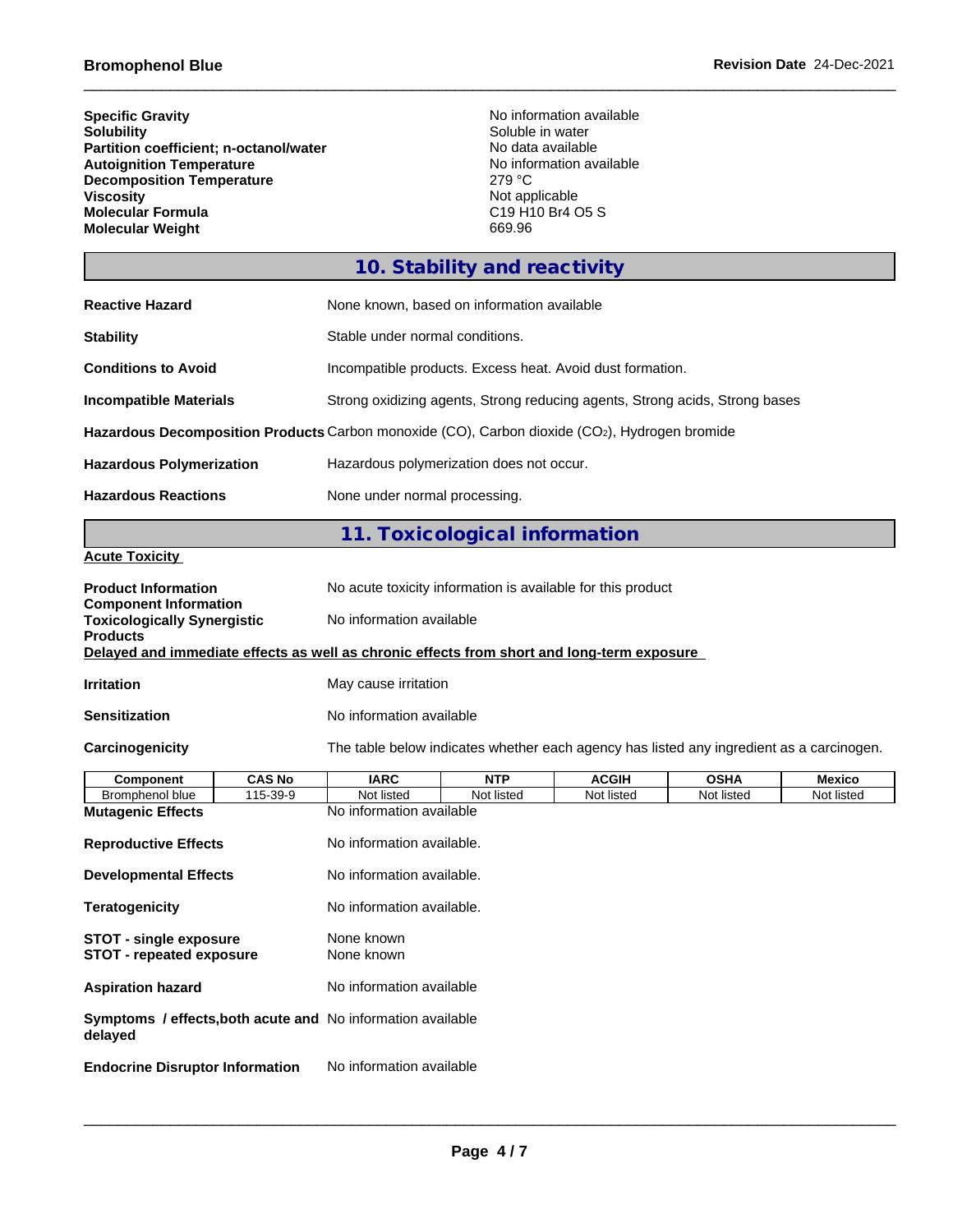| <b>Other Adverse Effects</b>                    | The toxicological properties have not been fully investigated. See actual entry in RTECS for<br>complete information. |         |  |
|-------------------------------------------------|-----------------------------------------------------------------------------------------------------------------------|---------|--|
|                                                 | 12. Ecological information                                                                                            |         |  |
| <b>Ecotoxicity</b><br>Do not empty into drains. |                                                                                                                       |         |  |
| <b>Persistence and Degradability</b>            | May persist based on information available.                                                                           |         |  |
| <b>Bioaccumulation/Accumulation</b>             | No information available.                                                                                             |         |  |
| <b>Mobility</b>                                 | No information available.                                                                                             |         |  |
| Component                                       |                                                                                                                       | log Pow |  |
| Bromphenol blue                                 |                                                                                                                       | 6.77    |  |

| Bromphenol blue               |                                                                                                                                                                               |
|-------------------------------|-------------------------------------------------------------------------------------------------------------------------------------------------------------------------------|
|                               |                                                                                                                                                                               |
|                               | 13. Disposal considerations                                                                                                                                                   |
| <b>Waste Disposal Methods</b> | Chemical waste generators must determine whether a discarded chemical is classified as a<br>hazardous waste. Chemical waste generators must also consult local, regional, and |

national hazardous waste regulations to ensure complete and accurate classification.

|                                                            | 14. Transport information  |  |
|------------------------------------------------------------|----------------------------|--|
| <u>DOT</u>                                                 | Not regulated              |  |
|                                                            | Not regulated              |  |
| $\underline{\overline{IDG}}$<br>$\underline{\overline{I}}$ | Not regulated              |  |
| <b>IMDG/IMO</b>                                            | Not regulated              |  |
|                                                            | 15. Regulatory information |  |

#### **United States of America Inventory**

| Component       | <b>CAS No</b> | <b>TSCA</b> | TOO A<br><b>∖ Inventorv notification -</b><br>an a<br><b>Active-Inactive</b> | TSCA<br><b>Flags</b> |  |
|-----------------|---------------|-------------|------------------------------------------------------------------------------|----------------------|--|
| Bromphenol blue | $15 - 39 - 9$ |             | <b>CTIVE</b><br>8911 V L                                                     |                      |  |

#### **Legend:**

**TSCA** US EPA (TSCA) - Toxic Substances Control Act, (40 CFR Part 710) X - Listed

'-' - Not Listed

**TSCA 12(b)** - Notices of Export Not applicable

#### **International Inventories**

Canada (DSL/NDSL), Europe (EINECS/ELINCS/NLP), Philippines (PICCS), Japan (ENCS), Japan (ISHL), Australia (AICS), China (IECSC), Korea (KECL).

| <b>Component</b> | <b>CAS No</b>    | <b>DSI</b> | <b>NDSL</b> | <b>EINECS</b>                                                | <b>PICCS</b> | <b>ENCS</b> | <b>ISHL</b> | <b>AICS</b> | <b>IECSC</b> | <b>KECL</b>                            |
|------------------|------------------|------------|-------------|--------------------------------------------------------------|--------------|-------------|-------------|-------------|--------------|----------------------------------------|
| Bromphenol blue  | -39-9<br>.<br>ັບ |            |             | 00C<br>$\sim$<br>$\sim$<br>70 L.<br>m-z<br>־טטט<br>−د ب<br>- |              |             |             |             |              | 1/T<br>00710<br>,,,<br>ĸE<br>∙U∠.<br>. |

**KECL** - NIER number or KE number (http://ncis.nier.go.kr/en/main.do)

#### **U.S. Federal Regulations**

| <b>SARA 313</b>                       | Not applicable                     |
|---------------------------------------|------------------------------------|
| <b>SARA 311/312 Hazard Categories</b> | See section 2 for more information |
| <b>CWA (Clean Water Act)</b>          | Not applicable                     |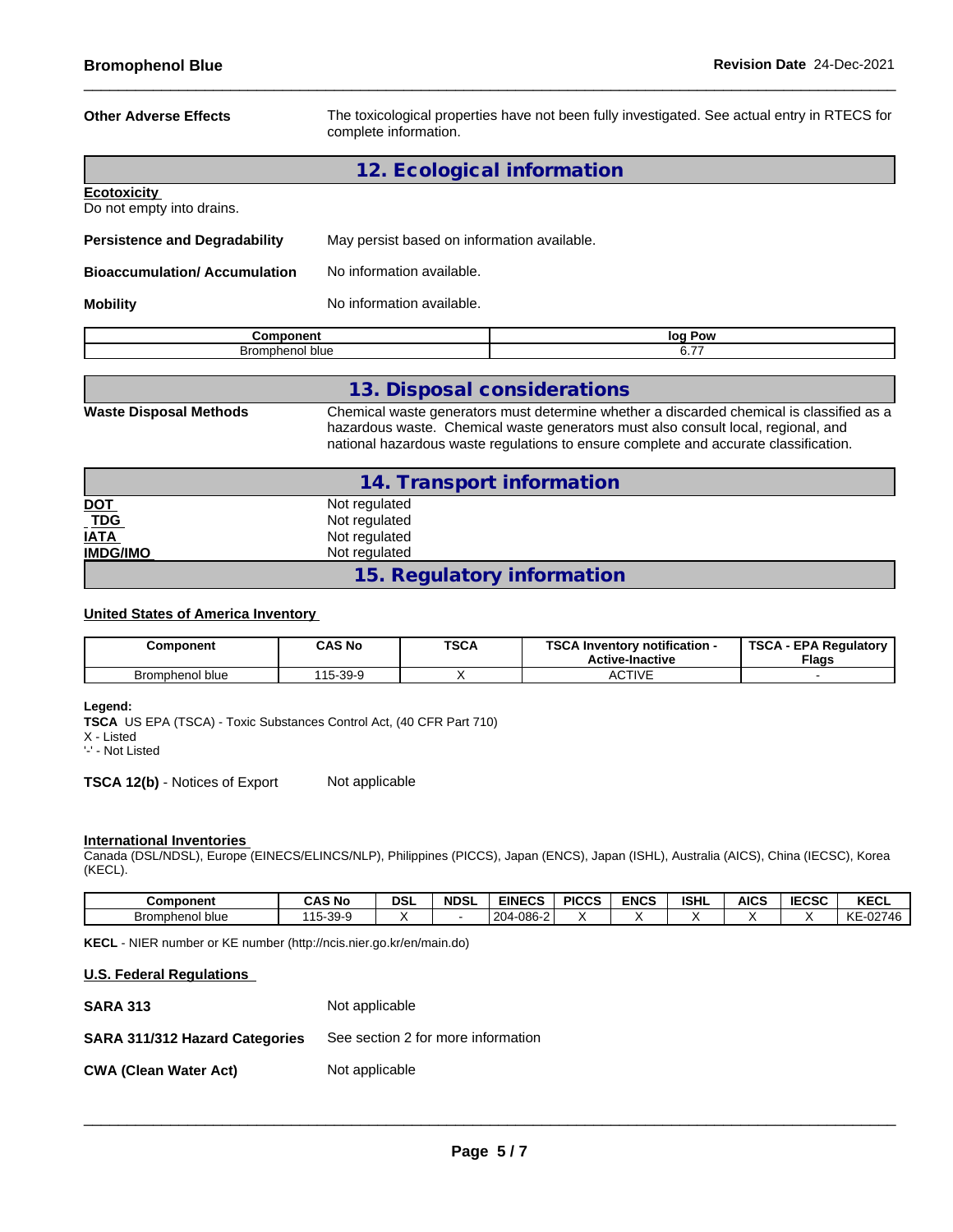| <b>Clean Air Act</b>                                                                                                                       | Not applicable                                              |
|--------------------------------------------------------------------------------------------------------------------------------------------|-------------------------------------------------------------|
| <b>OSHA</b> - Occupational Safety and<br><b>Health Administration</b>                                                                      | Not applicable                                              |
| <b>CERCLA</b>                                                                                                                              | Not applicable                                              |
| <b>California Proposition 65</b>                                                                                                           | This product does not contain any Proposition 65 chemicals. |
| U.S. State Right-to-Know<br><b>Regulations</b>                                                                                             | Not applicable                                              |
| <b>U.S. Department of Transportation</b><br>Reportable Quantity (RQ):<br><b>DOT Marine Pollutant</b><br><b>DOT Severe Marine Pollutant</b> | N<br>N<br>N                                                 |
| <b>U.S. Department of Homeland</b><br><b>Security</b>                                                                                      | This product does not contain any DHS chemicals.            |
| <b>Other International Regulations</b>                                                                                                     |                                                             |
| Mexico - Grade                                                                                                                             | No information available                                    |

#### **Authorisation/Restrictions according to EU REACH**

### **Safety, health and environmental regulations/legislation specific for the substance or mixture**

| Component       | CAS No   | <b>OECD HPV</b> | <b>Persistent Organic</b><br><b>Pollutant</b> | <b>Ozone Depletion</b><br><b>Potential</b> | <b>Restriction of</b><br><b>Hazardous</b><br><b>Substances (RoHS)</b> |
|-----------------|----------|-----------------|-----------------------------------------------|--------------------------------------------|-----------------------------------------------------------------------|
| Bromphenol blue | 115-39-9 | Not applicable  | Not applicable                                | Not applicable                             | Not applicable                                                        |

| Component       | <b>CAS No</b> | Seveso III Directive  <br>(2012/18/EC) -<br><b>Qualifying Quantities Qualifying Quantities</b> | <b>Seveso III Directive</b><br>(2012/18/EC) - | Rotterdam<br><b>Convention (PIC)</b> | <b>Basel Convention</b><br>(Hazardous Waste) |
|-----------------|---------------|------------------------------------------------------------------------------------------------|-----------------------------------------------|--------------------------------------|----------------------------------------------|
|                 |               | for Maior Accident<br><b>Notification</b>                                                      | for Safety Report<br><b>Requirements</b>      |                                      |                                              |
| Bromphenol blue | 115-39-9      | Not applicable                                                                                 | Not applicable                                | Not applicable                       | Not applicable                               |

|                                                                                              | 16. Other information                                                                                                                                                                                                                                                                      |  |  |  |
|----------------------------------------------------------------------------------------------|--------------------------------------------------------------------------------------------------------------------------------------------------------------------------------------------------------------------------------------------------------------------------------------------|--|--|--|
| <b>Prepared By</b>                                                                           | <b>Regulatory Affairs</b><br>Thermo Fisher Scientific<br>Email: EMSDS.RA@thermofisher.com                                                                                                                                                                                                  |  |  |  |
| <b>Creation Date</b><br><b>Revision Date</b><br><b>Print Date</b><br><b>Revision Summary</b> | 07-Dec-2009<br>24-Dec-2021<br>24-Dec-2021<br>This document has been updated to comply with the US OSHA HazCom 2012 Standard<br>replacing the current legislation under 29 CFR 1910.1200 to align with the Globally<br>Harmonized System of Classification and Labeling of Chemicals (GHS). |  |  |  |

#### **Disclaimer**

The information provided in this Safety Data Sheet is correct to the best of our knowledge, information and belief at the date of its publication. The information given is designed only as a guidance for safe handling, use, processing, storage,